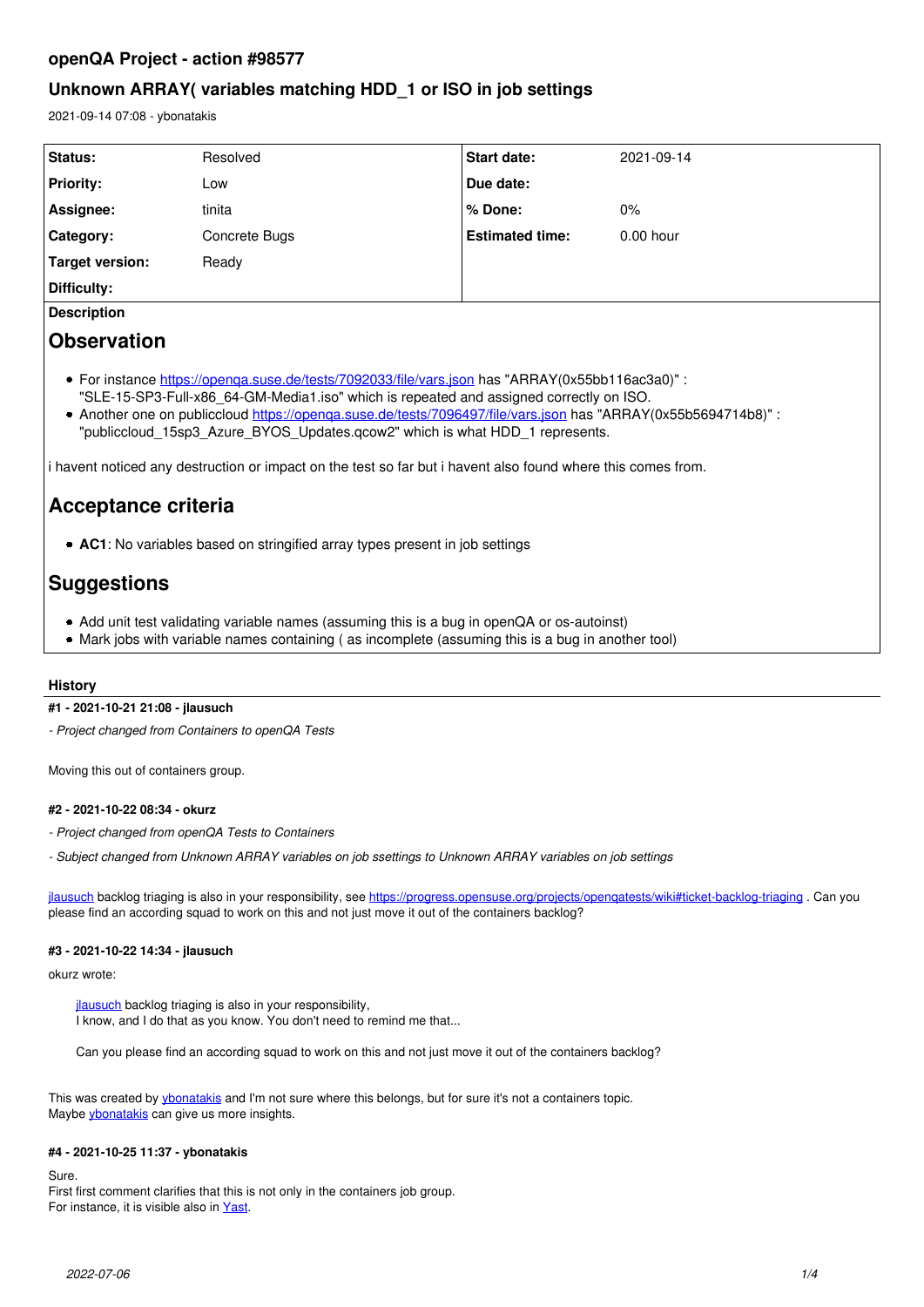After checked os-autoinst-distri-opensuse i couldnt find anything suspicious. obs\_sync also doesnt show this variable. So it might be something in os-autoinst which uploads the results at the end. if so, isnt it on qa-tools??

#### **#5 - 2021-12-28 10:24 - cdywan**

- *Subject changed from Unknown ARRAY variables on job settings to Unknown ARRAY( variables matching HDD\_1 or ISO in job settings*
- *Description updated*
- *Status changed from New to Workable*
- *Target version set to Ready*

https://openqa.opensuse.org/tests/2094025/file/vars.json is another example with "ARRAY(0x555ea2fdf0a8)" : "opensuse-Tumbleweed-x86\_64-20211218-Tumbleweed@64bit.qcow2" matching HDD\_1

### **#6 - 2022-01-03 10:40 - cdywan**

*- Project changed from Containers to openQA Project*

#### **#7 - 2022-01-03 13:32 - tinita**

- *Category set to Concrete Bugs*
- *Assignee set to tinita*

#### **#8 - 2022-01-03 14:03 - tinita**

*- Status changed from Workable to In Progress*

# **#9 - 2022-01-03 16:13 - cdywan**

*- Description updated*

# **#10 - 2022-01-03 17:02 - tinita**

I tried to reproduce it locally, by cloning https://openqa.opensuse.org/tests/2113762, but vars.json looks ok. I used the latest openQA and os-autoinst code.

Regarding %bmwqemu::vars - the joys of global variables and giving everybody access to a variable from anywhere in the code :( Just because it's possible in perl, in doesn't mean it should be done. The problem now is backwards compatibility.

#### My suggestion:

- 1. Make that variable a tied hash, so every access goes through a method call
- 2. As a first step, if the key it was trying to set contains invalid characters, print out a stacktrace to STDERR. This way we will hopefully find out which code set the wrong variable by looking into the log.
- 3. Offer an interface through an object instead of the hash directly, e.g. \$vars->set(HDD\_1 => \$x)
- 4. Long-term: a) deprecate write access to hash; b) later deprecate any direct hash access

I have done 1. and 2. already, os-autoinst tests are passing, and a openQA verification run was made.

#### **#11 - 2022-01-03 19:39 - tinita**

<https://github.com/os-autoinst/os-autoinst/pull/1900>Control access to %bmwqemu::vars and warn about invalid keys

# **#12 - 2022-01-03 19:40 - tinita**

*- Status changed from In Progress to Feedback*

### **#13 - 2022-01-03 20:37 - tinita**

<https://github.com/os-autoinst/os-autoinst/pull/1900>merged, waiting until it is deployed

### **#14 - 2022-01-04 15:39 - tinita**

<https://openqa.opensuse.org/tests/2121661/logfile?filename=autoinst-log.txt>

Settings key 'ARRAY(0x5642678b5cd0)' is invalid at /usr/lib/os-autoinst/bmwqemu.pm line 88. bmwqemu::load\_vars() called at /usr/lib/os-autoinst/bmwqemu.pm line 119 bmwqemu::init() called at /usr/bin/isotovideo line 128

So it is already in the file when isotovideo starts. Must be coming from openQA.

# **#15 - 2022-01-04 15:58 - tinita**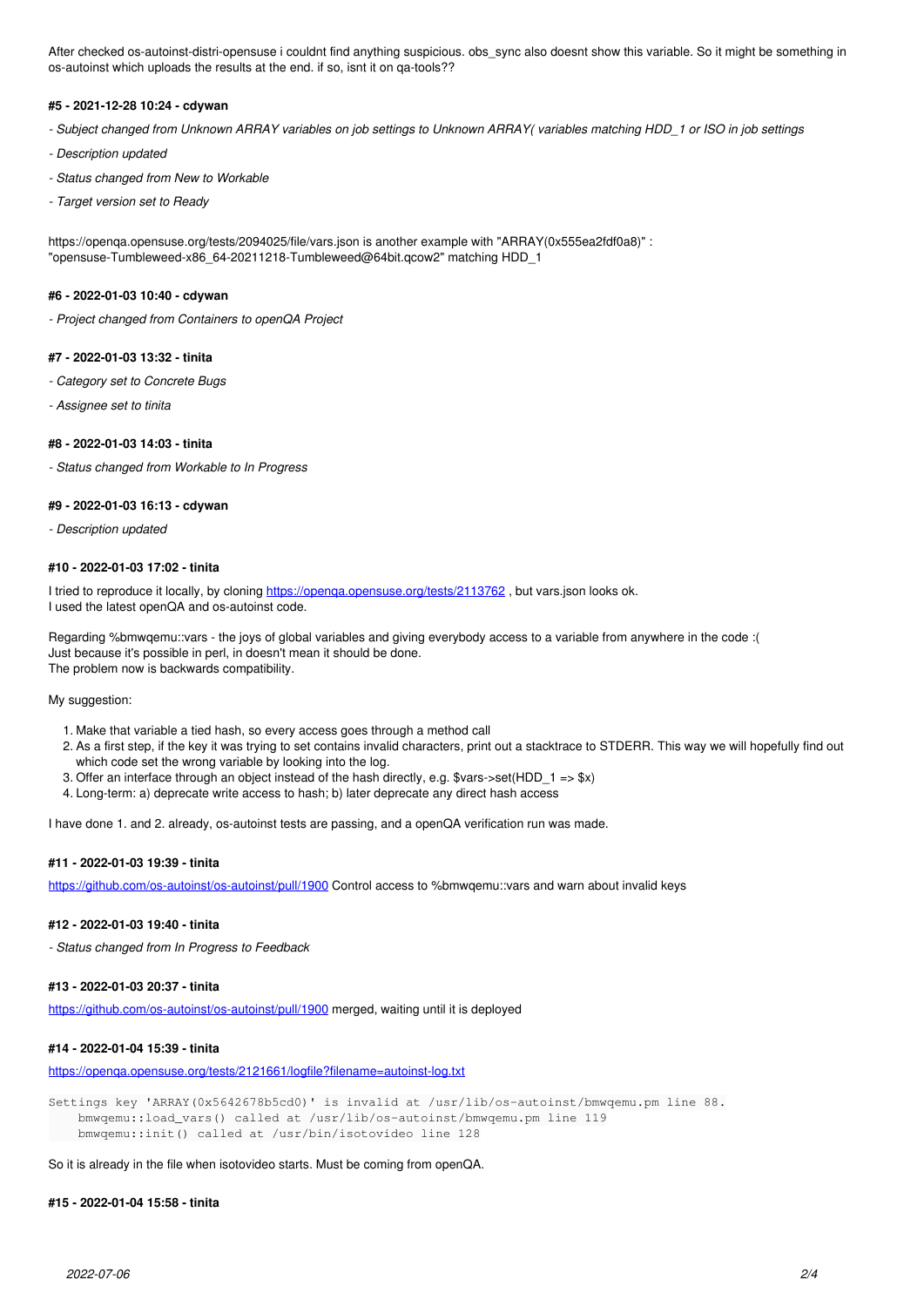### **#16 - 2022-01-04 16:37 - tinita**

Problem likely located:

<https://github.com/os-autoinst/openQA/blob/master/lib/OpenQA/Worker/Engines/isotovideo.pm#L99>

sub cache\_assets (\$cache\_client, \$job, \$vars, \$assets\_to\_cache, \$assetkeys, \$webui\_host, \$pooldir, \$callback) { ^ arrayref return \$callback->(undef) unless my \$this\_asset = shift @\$assets\_to\_cache; ... \$error = \_handle\_asset\_processed(\$cache\_client, \$assets\_to\_cache, \$asset\_uri, \$status, \$vars, \$webui\_ho st,  $\land$  arrayref \$pooldir) unless \$error; ... } sub \_handle\_asset\_processed (\$cache\_client, \$this\_asset, \$asset\_uri, \$status, \$vars, \$webui\_host, \$pooldir) { arrayref ... \$vars->{\$this\_asset} = ...;  $\land$  arrayref

Easy to fix.

Trying out if I can test that. Currently \_handle\_asset\_processed is called directly from the test, with correct parameters.

Things like this staying unnoticed for several months could be prevented if we were using a vars object that is tied to the new bmwqemu::tiedvars class instead of a plain hash.

### **#17 - 2022-01-05 18:17 - tinita**

PR: <https://github.com/os-autoinst/openQA/pull/4431>Pass the correct asset variable to \_handle\_asset\_processed

### **#18 - 2022-01-07 17:51 - tinita**

*- Status changed from In Progress to Feedback*

Asked Santiago to comment on the UEFI\_PFLASH\_VARS thing, and also waiting for Marius to comment when he's back, so I put the PR on hold.

# **#19 - 2022-01-10 15:10 - tinita**

PR <https://github.com/os-autoinst/openQA/pull/4431> was merged.

From the discussion:

@foursixnine:

I'd add an extra test case to check that defined pflash with undefined uefi, also works, for today and for the future's sake, as there are no tests verifying that path at all.

[tinita:](progress.opensuse.org/users/33482)

I think I don't understand how such a test would look like. Can you elaborate?

### **#20 - 2022-01-10 15:30 - szarate**

### tinita wrote:

PR<https://github.com/os-autoinst/openQA/pull/4431> was merged.

From the discussion:

@foursixnine: I'd add an extra test case to check that defined pflash with undefined uefi, also works, for today and for the future's sake, as there are no tests verifying that path at all.

[tinita:](progress.opensuse.org/users/33482)

I think I don't understand how such a test would look like. Can you elaborate?